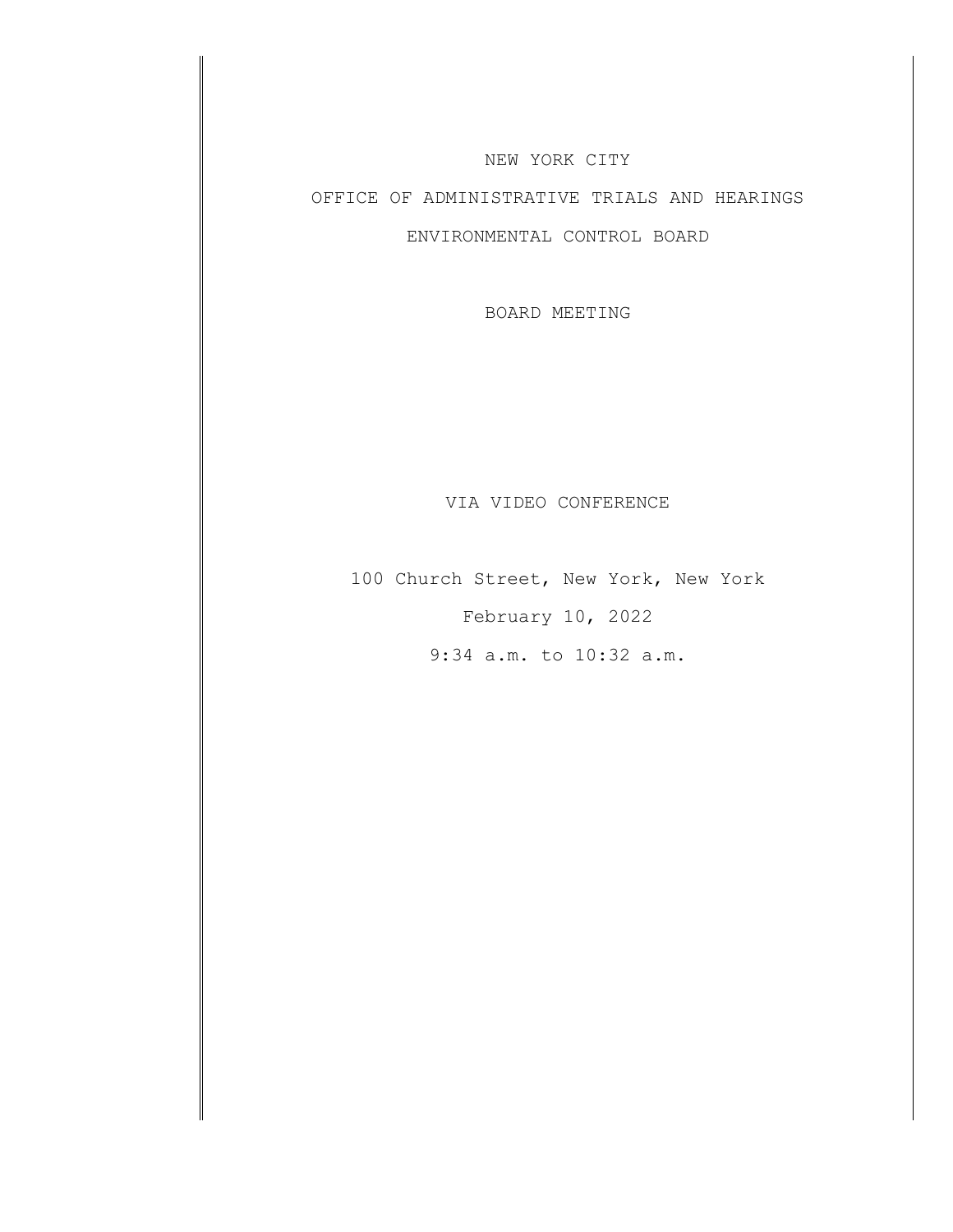```
Page 2 
      February 10, 2022
MEMBERS PRESENT: 
Joni Kletter, Esq. - Commissioner/Chief Administrative Law 
      Judge, OATH, Chair/Executive Director, OATH ECB 
Shamonda Graham - Department of Buildings (DOB) 
Jose Marquez (for Joseph Gregory, Esq.) – New York 
      City Fire Department (FDNY) 
Elizabeth Knauer, Esq. - Appointed Member (Water) 
Madelynn Liguori, Esq. – Department of Sanitation (DSNY) 
Jorge Martinez, Esq. – Department of Health & Mental 
      Hygiene (DOHMH) 
Russell Pecunies, Esq. – Department of Environmental 
      Protection (DEP) 
Matthew Schneid, Esq. – Appointed Member (Real Estate) 
Matthew Smith, Esq. - New York City Police Department 
      (NYPD) 
Jarrod Whittington - Appointed Member (Noise) 
ALSO PRESENT: 
John Castelli, Esq. - Deputy Commissioner for Legislative 
      Affairs, OATH 
Kelly Corso, Esq. - Assistant Commissioner for Hearings 
      Division Adjudications, OATH 
Brian Gatens - Member of Public 
Svetlana Iosilevich, Esq. - Executive Agency Counsel, 
      Business Integrity Commission (BIC) 
Catherine Jakubik, Esq. - Assistant General Counsel, OATH 
Timothy Jones, Esq. - Senior Counsel, OATH 
Richard J. LaPlant – Office of Management and Budget (OMB) 
Peter Schulman, Esq. – Assistant Commissioner for Appeals, 
      OATH 
Frances Shine - Secretary to the Board, OATH 
Amy Slifka, Esq. – Deputy Commissioner/Hearings Division, 
      OATH 
Samuel Solomon, Esq. – Chief of Staff/Special Counsel, 
     OATH 
Thomas Southwick, Esq. - Supervising Attorney for Appeals, 
     OATH 
Olga Statz, Esq. – Deputy Commissioner/General Counsel, 
     OATH 
Maria Stojanovic - Legal Intern, Department of Sanitation 
      (DSNY) 
Joy A. Thompson, Esq. - Assistant General Counsel, OATH
```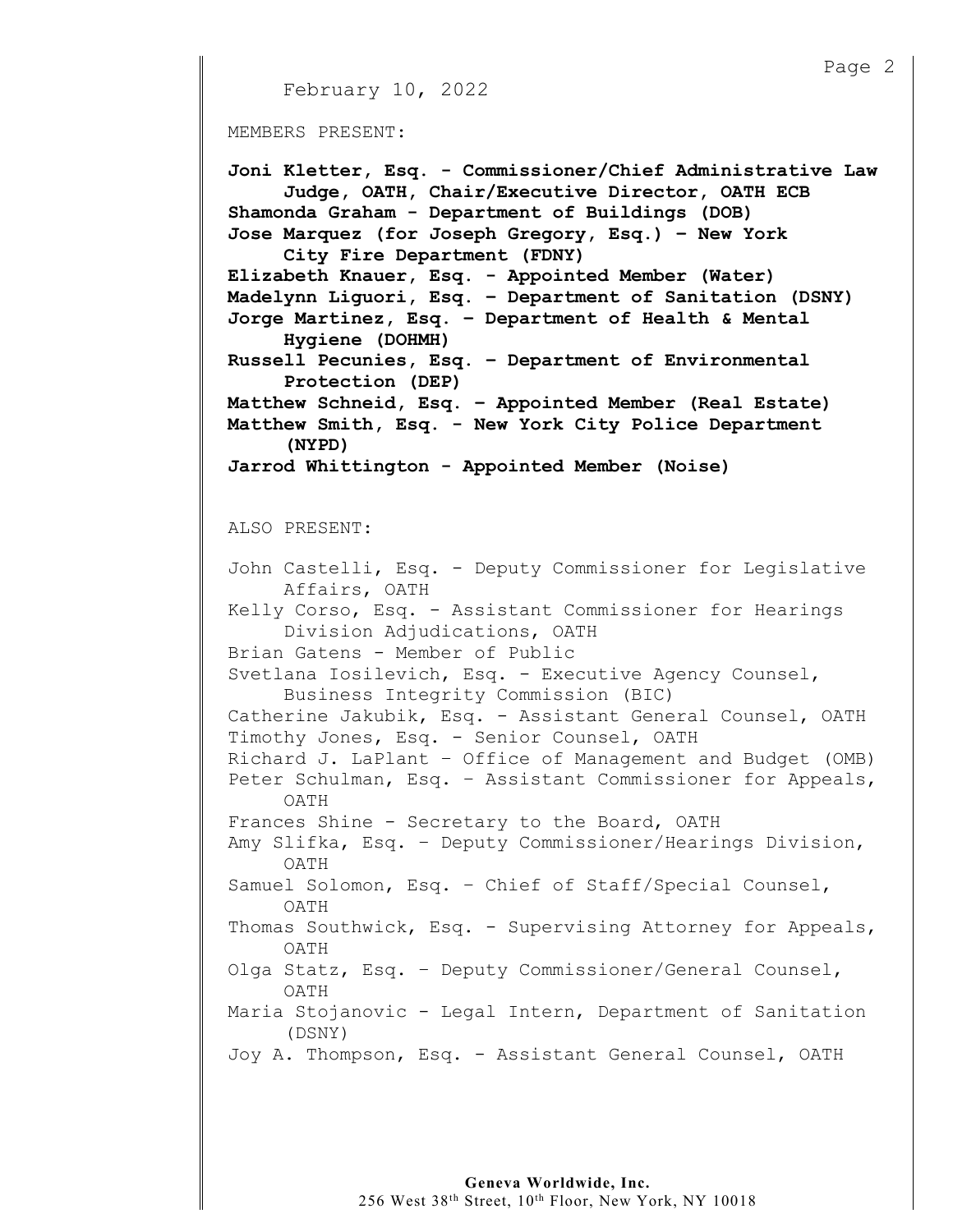INDEX

en de la provincia de la provincia de la provincia de la provincia de la provincia de la provincia de la provi

| Joni Kletter, Esq.       | 4  |
|--------------------------|----|
| Joy Thompson, Esq.       | 4  |
| Shamonda Graham          | 4  |
| Jose Marquez             | 4  |
| Madelynn Liguori, Esq.   | 5  |
| Elizabeth Knauer, Esq.   | 5  |
| Russell Pecunies, Esq.   | 5  |
| Matthew Schneid, Esq.    | 5  |
| Jarrod Whittington, Esq. | 5  |
| Olga Statz, Esq.         | 7  |
| Jorge Martinez, Esq.     | 9  |
| Peter Schulman, Esq.     | 10 |
| Samuel Solomon, Esq.     | 11 |
| Brian Gatens             | 13 |

Page 3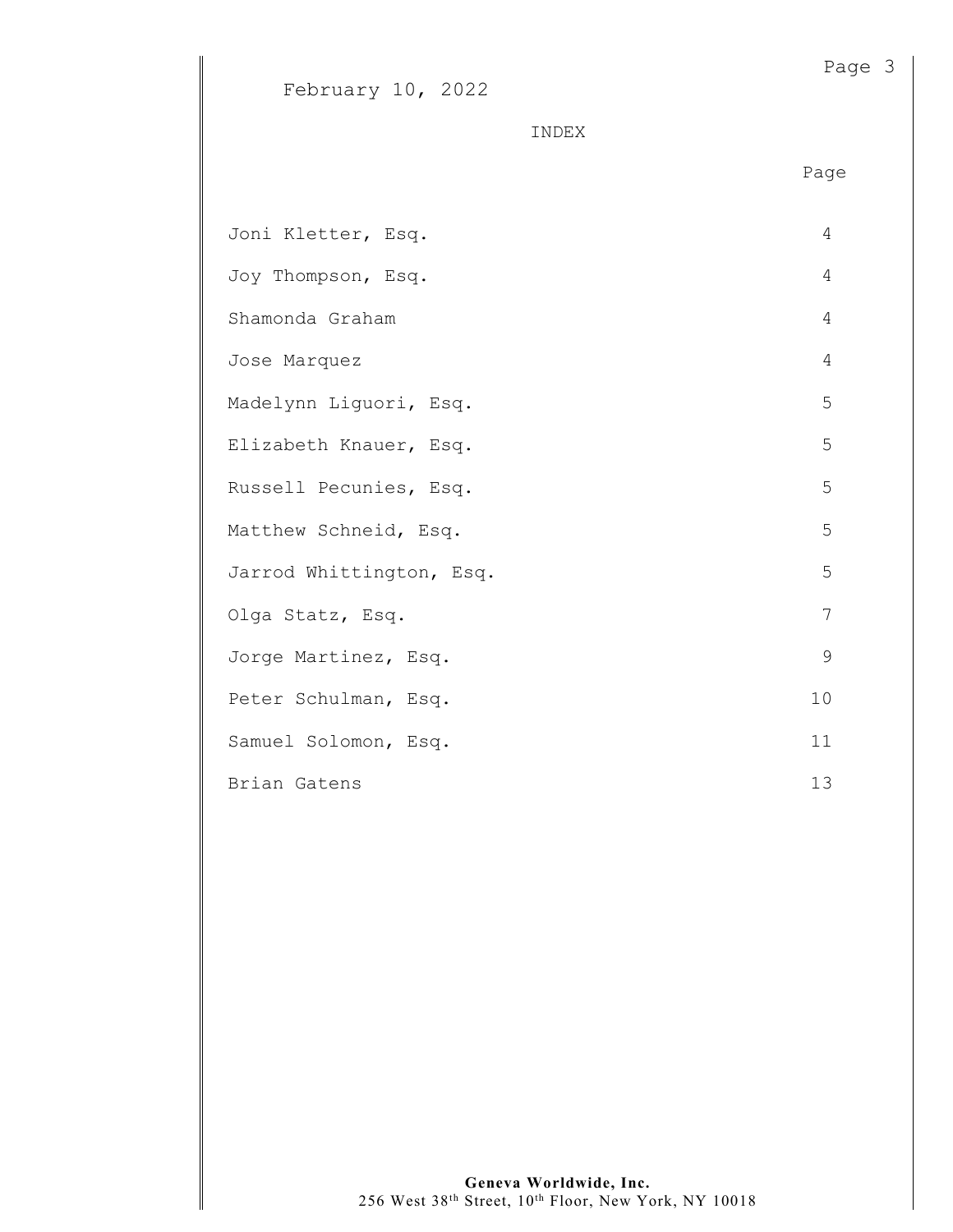|               | Page 4                                            |
|---------------|---------------------------------------------------|
| $\mathbf 1$   | February 10, 2022                                 |
| 2             | (The board meeting commenced at 9:34              |
| 3             | $a.m.$ )                                          |
| 4             | JONI KLETTER, ESQ., CHAIR, EXECUTIVE              |
| 5             | DIRECTOR, OATH ECB, COMMISSIONER/CHIEF            |
| 6             | ADMINISTRATIVE LAW JUDGE, OATH: Alright. Good     |
| 7             | morning. I'm calling the meeting to order. I'm    |
| $8\,$         | going to ask Joy Thompson for roll call to verify |
| $\mathcal{G}$ | quorum.                                           |
| 10            | JOY A. THOMPSON, ESQ., ASSISTANT GENERAL          |
| 11            | COUNSEL, OATH: Thank you, Commissioner. At this   |
| 12            | time I'm going to ask you to say, if you're here, |
| 13            | you're here. I'm going to start with              |
| 14            | Commissioner Kletter.                             |
| 15            | MS. KLETTER: Here.                                |
| 16            | MS. THOMPSON: Shamonda Graham?                    |
| 17            | SHAMONDA GRAHAM, DEPARTMENT OF                    |
| 18            | BUILDINGS: Here.                                  |
| 19            | MS. THOMPSON: Jose Marquez?                       |
| 20            | JOSE MARQUEZ, ON BEHALF OF JOSEPH                 |
| 21            | GREGORY, ESQ., NEW YORK CITY FIRE DEPARTMENT:     |
| 22            | Present.                                          |
| 23            | MS. THOMPSON: Thank you. Madelynn                 |
| 24            | Liquori?                                          |
|               |                                                   |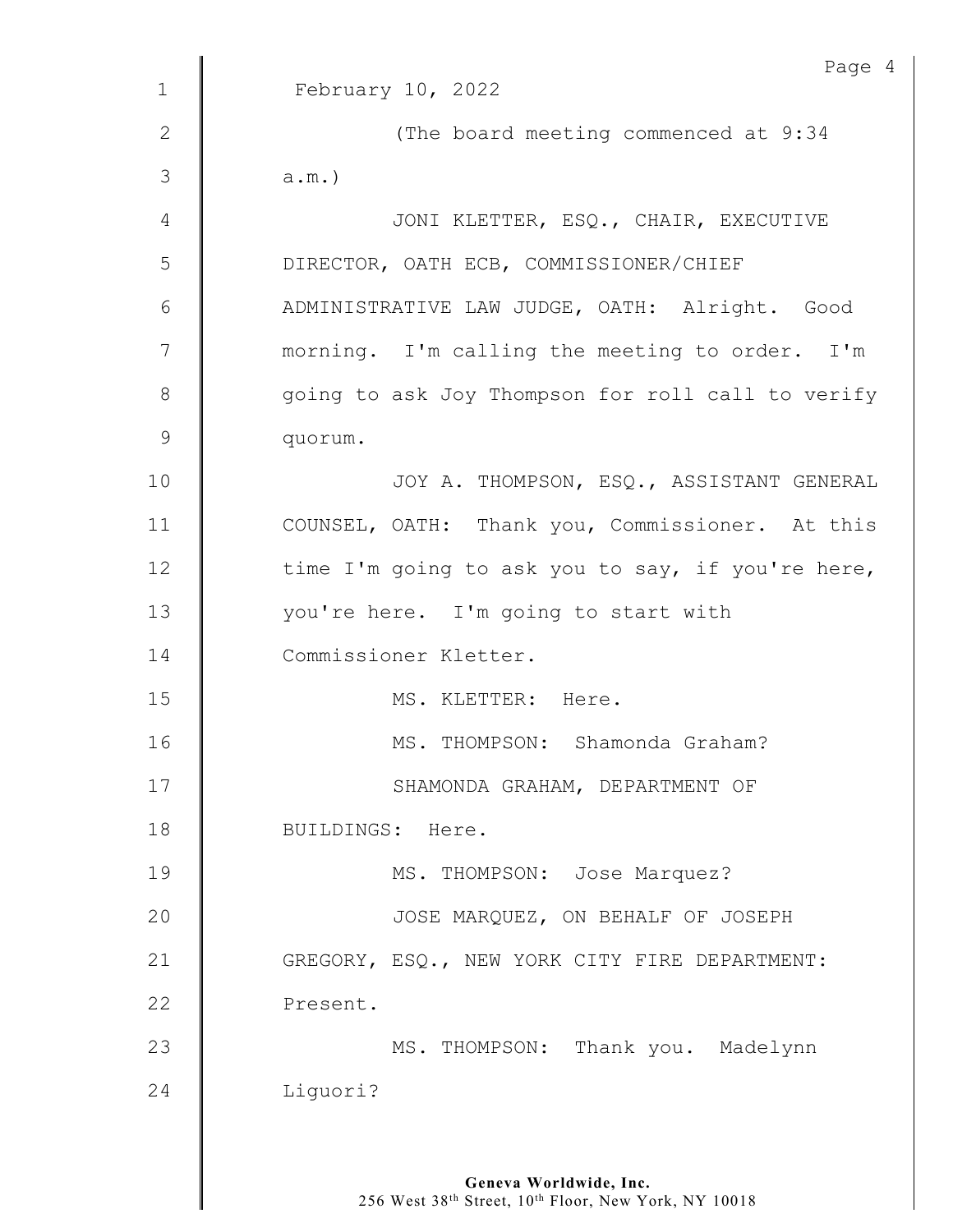|             | Page 5                                           |
|-------------|--------------------------------------------------|
| $\mathbf 1$ | February 10, 2022                                |
| 2           | MADELYNN LIGUORI, ESQ., Department of            |
| 3           | Sanitation: Here.                                |
| 4           | MS. THOMPSON: Elizabeth Knauer?                  |
| 5           | ELIZABETH KNAUER, ESQ., APPOINTED MEMBER         |
| 6           | (WATER): Here.                                   |
| 7           | MS. THOMPSON: Russ Pecunies?                     |
| 8           | RUSSELL PECUNIES, ESQ., DEPARTMENT OF            |
| 9           | ENVIRONMENTAL PROTECTION: Here.                  |
| 10          | MS. THOMPSON: Matthew Schneid?                   |
| 11          | MATTHEW SCHNEID, ESQ., APPOINTED MEMBER          |
| 12          | (REAL ESTATE): Present.                          |
| 13          | MS. THOMPSON: Douglas Swann? Jarod               |
| 14          | Whittington?                                     |
| 15          | JARROD WHITTINGTON, APPOINTED MEMBER             |
| 16          | (NOISE): Here.                                   |
| 17          | MS. THOMPSON: Going up to Mr. Jos-               |
| 18          | Jorge Martinez? I believe that Tom Shpetner will |
| 19          | not be joining us today, but we do have a quorum |
| 20          | with nine members.                               |
| 21          | MS. KLETTER: Okay, great. Thank you.             |
| 22          | I think, you know, you're all aware that Ku-     |
| 23          | Susan Kassapian, the head of our Appeals         |
| 24          | Division, has retired. We had a wonderful send-  |
|             |                                                  |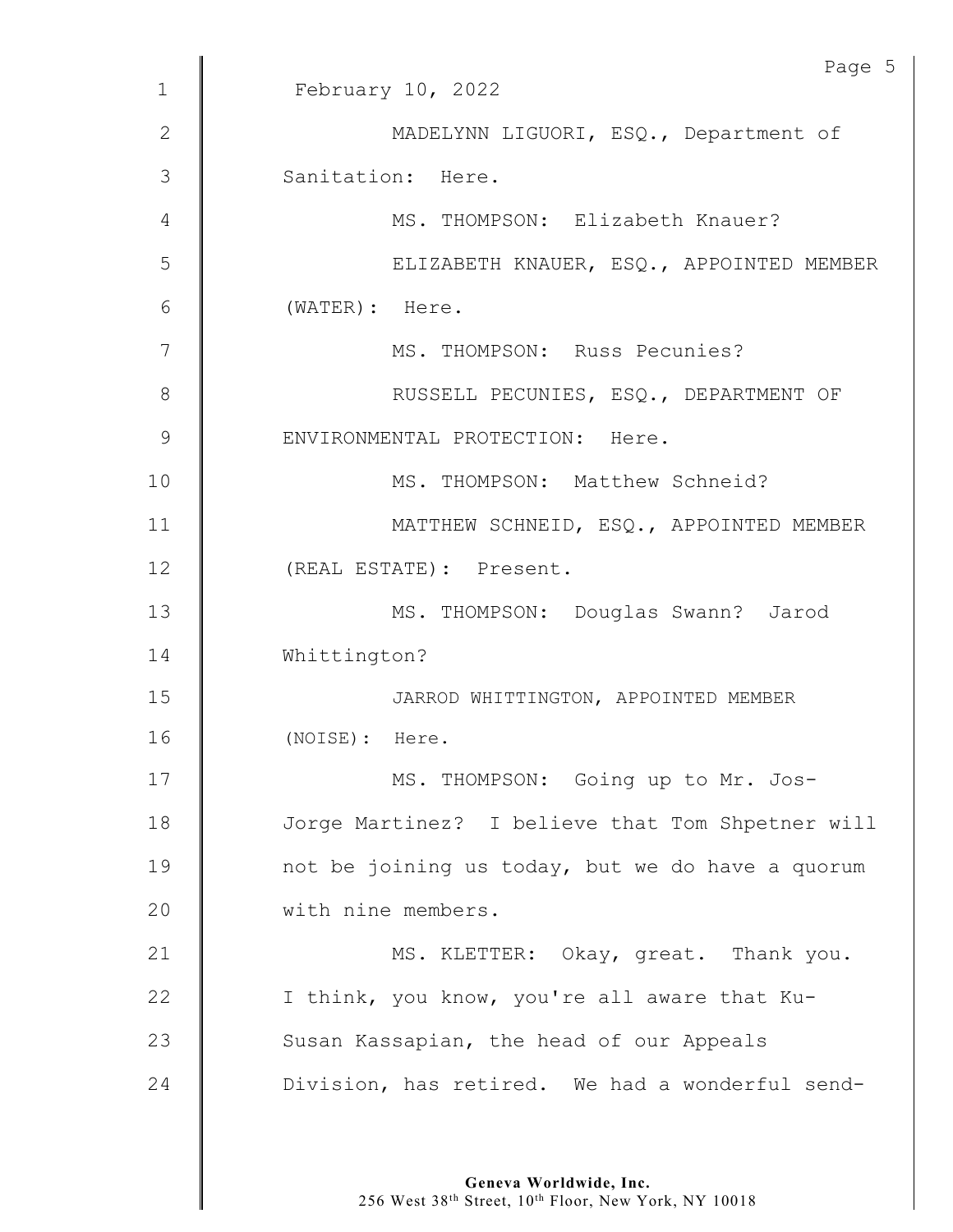|                | Page 6                                            |
|----------------|---------------------------------------------------|
| $\mathbf{1}$   | February 10, 2022                                 |
| 2              | off for her, which was a roast that was very, it  |
| 3              | was amusing. It was very sweet and, and really    |
| 4              | nice. And we'll miss her. And we are happy that   |
| 5              | Peter Schulman is going to be the interim         |
| 6              | division head while we conduct hiring for the     |
| $\overline{7}$ | role. And we know that the Appeals Division is    |
| $8\,$          | in excellent hands with Peter, and I have the     |
| $\mathcal{G}$  | utmost fac- faith in him, so we're lucky to have  |
| 10             | him in that role.                                 |
| 11             | And, yeah, okay. So I'm going to ask              |
| 12             | for a motion to adopt the minutes of the December |
| 13             | 9, 2021 meeting.                                  |
| 14             | MS. KNAUER: Motion.                               |
| 15             | MS. KLETTER: Thank you. Does anyone               |
| 16             | have any corrections? Okay. Seeing none, Joy,     |
| 17             | I'm going to ask that you call a vote, for a vote |
| 18             | to approve the minutes as presented.              |
| 19             | MS. THOMPSON: Thank you, Commissioner.            |
| 20             | At this time, I will ask for any objections to    |
| 21             | the approval of the minutes from the February 10  |
| 22             | [sic] ECB Board Meeting. Seeing and hearing       |
| 23             | none, those minutes are approved.                 |
| 24             | MS. KLETTER: Great, thank you. I'm now            |
|                |                                                   |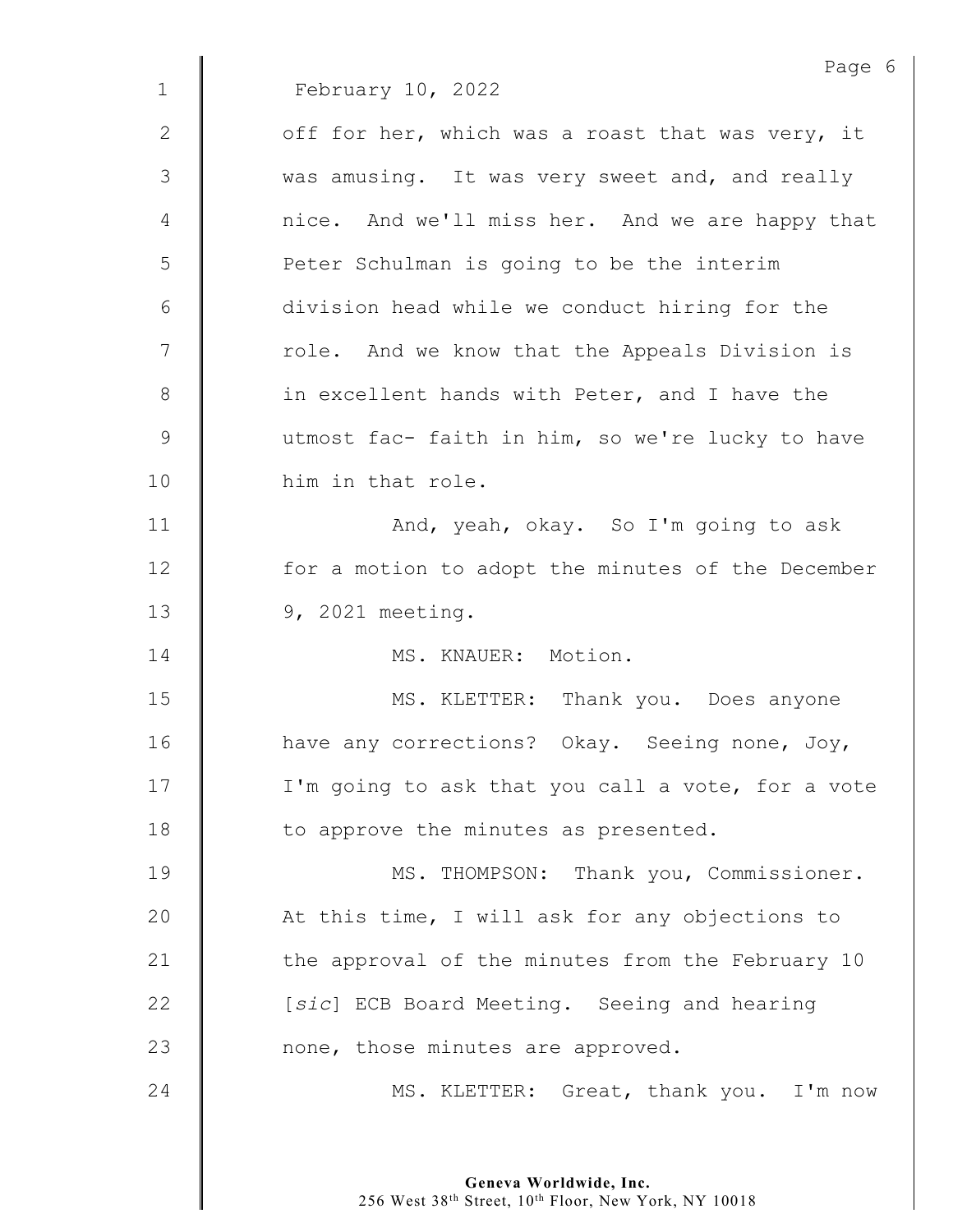|              | Page 7                                            |
|--------------|---------------------------------------------------|
| $\mathbf{1}$ | February 10, 2022                                 |
| 2            | going to hand it over to Olga Statz and allow her |
| 3            | to introduce OATH's proposed rule regarding       |
| 4            | appearances and representation at OATH Hearings.  |
| 5            | OLGA STATZ, ESQ., DEPUTY                          |
| 6            | COMMISSIONER/GENERAL COUNSEL, OATH: Good          |
| 7            | morning, everybody. I'm very sorry. We're going   |
| $8\,$        | to actually have to pull this. Our, the eagle     |
| $\mathsf 9$  | eyes of our staff have caught a phrase that was   |
| 10           | supposed to be in this proposed rule that did not |
| 11           | show up in the proposed version, so we'll be      |
| 12           | pulling this and, and treating you to another     |
| 13           | review of it for the next meeting.                |
| 14           | MS. KLETTER: Okay. Do you want to just            |
| 15           | summarize what it is for the next meeting, what   |
| 16           | we're doing?                                      |
| 17           | MS. STATZ: Yeah, absolutely. So, over             |
| 18           | the course of this period of time, Amy's team and |
| 19           | Maria's team have come up with a lot of protocols |
| 20           | that are very helpful for processing the matters  |
| 21           | in terms of bringing informa-, bringing lists of  |
| 22           | summonses to the, to the tribunal early and       |
| 23           | putting in certain representations and, and       |
| 24           | organizing things in a certain way. And, right,   |
|              |                                                   |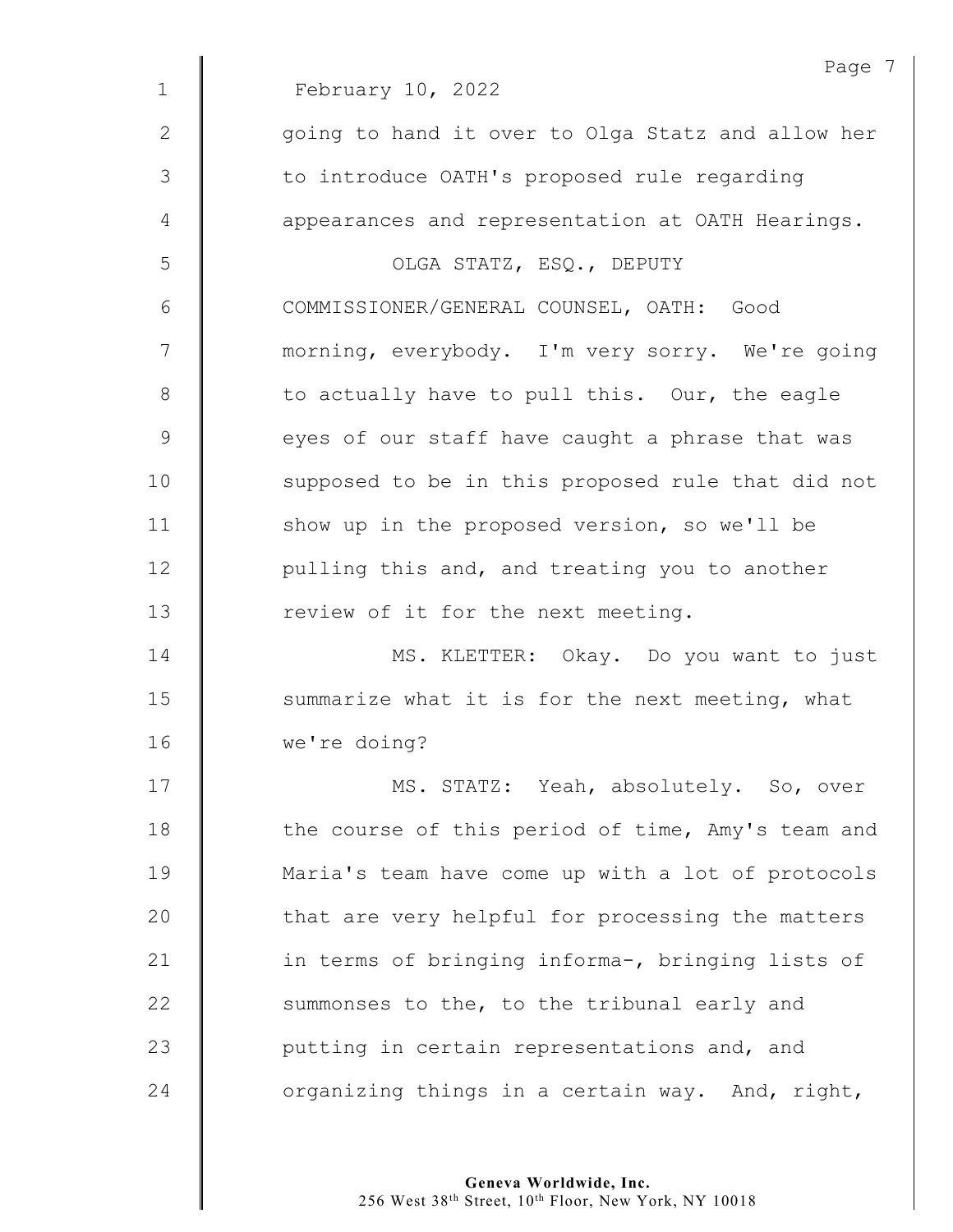Page 8 1 February 10, 2022 2  $\parallel$  now, we're trying to, to solidify those, those  $3 \parallel$  protocols in a rule so that, now, it's just, 4 | everybody knows that this is the way it's going 5 | to be proceeding formally, at this point. So 6 || we're basically formalizing actions that were  $7 \parallel$  taken and that showed themselves to be very 8 **e**fficient earlier. So that, that's what we're 9 doing right now. 10 **MS. KLETTER:** Great. Okay, we look 11 | forward to seeing those at the next meeting. 12 **I** MS. STATZ: Thank you. 13 || MS. KLETTER: Now, I'm going to ask Olga 14 **to introduce OATH's proposed rule regarding** 15 motions to vacate defaults. 16 || MS. STATZ: Yes, thank you, 17 Commissioner. This also is, has arisen and came, 18 **came** out of our experience during the pandemic. 19 We found that the, giving, that giving 20 **c** respondents 75 days worked just fine. It's 21 | something that's good for the tribunal, it's 22  $\parallel$  something that's good for the respondents, so we 23  $\parallel$  also wanted to formalize that in a rule, as well. 24  $\parallel$  And we want to give respondents 75 days, a, a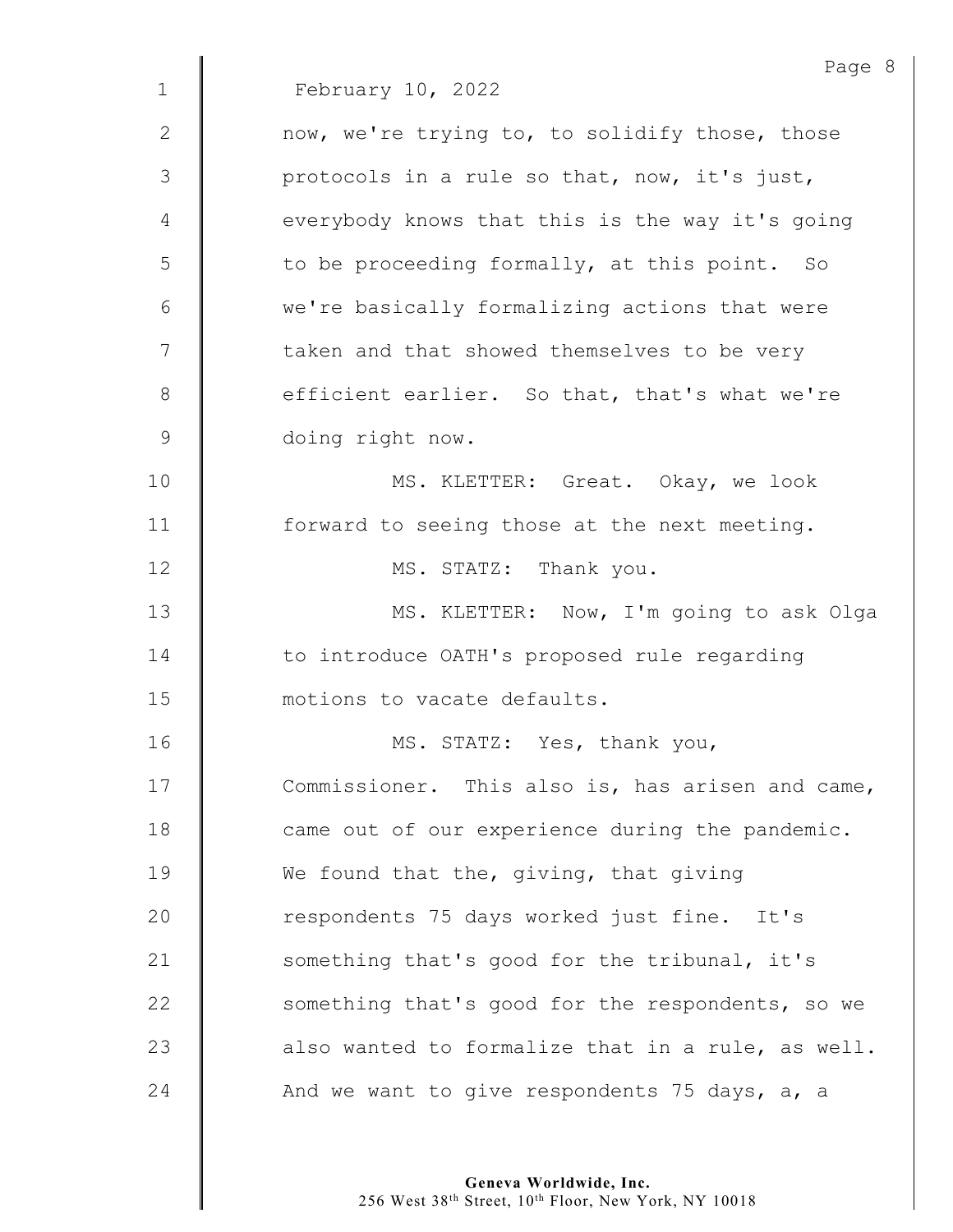|                | Page 9                                            |
|----------------|---------------------------------------------------|
| $\mathbf 1$    | February 10, 2022                                 |
| $\mathbf{2}$   | freebie to re-, if they miss a hearing, to reopen |
| 3              | within 75 days without making a showing of, of    |
| 4              | reasonableness or anything like that. And if, if  |
| 5              |                                                   |
| 6              | MS. KLETTER: Okay, I just want to note            |
| $\overline{7}$ | Jorge Martinez has now joined us. Is, are you     |
| $8\,$          | there, Jorge? You're on mute.                     |
| $\mathsf 9$    | JORGE MARTINEZ, ESQ., DEPARTMENT OF               |
| $10$           | HEALTH & MENTAL HYGIENE: Yes.                     |
| 11             | MS. KLETTER: Great. Thank you.                    |
| 12             | MS. THOMPSON: Thank you.                          |
| 13             | MS. KLETTER: Olga, did you want to turn           |
| 14             | it over to questions now? Okay.                   |
| 15             | MS. STATZ: Yes. Does anyone have any              |
| 16             | questions? I guess not. Thank you very much.      |
| 17             | MS. KLETTER: Great. Thank you. I'm                |
| 18             | going to ask for a motion to approve this rule.   |
| 19             | MS. KNAUER: Motion.                               |
| 20             | MR. SCHNEID: Motion.                              |
| 21             | MS. KLETTER: Thank you, Elizabeth.                |
| 22             | Yeah, I'm going to ask Joy to call for a vote.    |
| 23             | MS. THOMPSON: Thank you, Commissioner.            |
| 24             | At this time, I'm going to ask if there are any   |
|                |                                                   |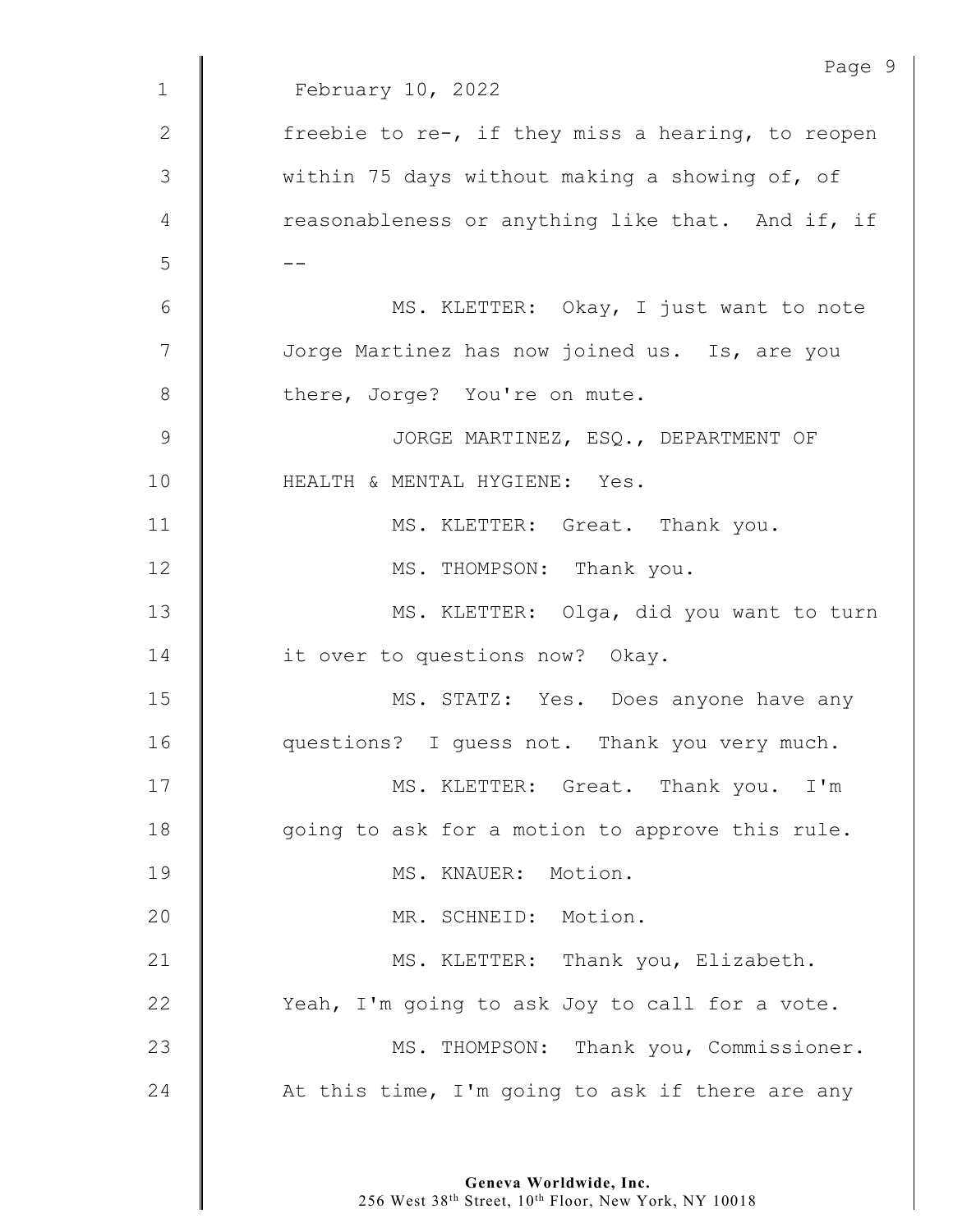|                | Page 10                                          |
|----------------|--------------------------------------------------|
| $\mathbf 1$    | February 10, 2022                                |
| 2              | objections to the approval of the proposed rule  |
| 3              | regarding motions to vacate defaults. Seeing and |
| $\overline{4}$ | hearing none, this rule is approved. Thank you,  |
| 5              | Commissioner.                                    |
| 6              | MS. KLETTER: Great, thank you. I'm               |
| 7              | going to ask for a motion to go into Executive   |
| $8\,$          | Session so we can discuss new decisions in the   |
| $\mathsf 9$    | cases that are listed in the judicial report.    |
| 10             | MS. LIGUORI: Motion.                             |
| 11             | MS. KLETTER: Great. Thank you,                   |
| 12             | Madelynn.                                        |
| 13             | PETER SCHULMAN, ESQ., ASSISTANT                  |
| 14             | COMMISSIONER FOR APPEALS, OATH: If you are not   |
| 15             | an employee of OATH or the Board, if you want to |
| 16             | exit, that's fine. If not, I will move you to a  |
| 17             | waiting room and we'll bring you back once       |
| 18             | Executive Session is done. So I'll give you a    |
| 19             | minute to see if you leave. Otherwise, I'll move |
| 20             | you over. Maria Stojanovic is not an OATH        |
| 21             | employee, right? Is that, is that the intern?    |
| 22             | Okay.                                            |
| 23             | MS. THOMPSON: She's the intern.                  |
| 24             | MR. SCHULMAN:<br>Okay.                           |
|                |                                                  |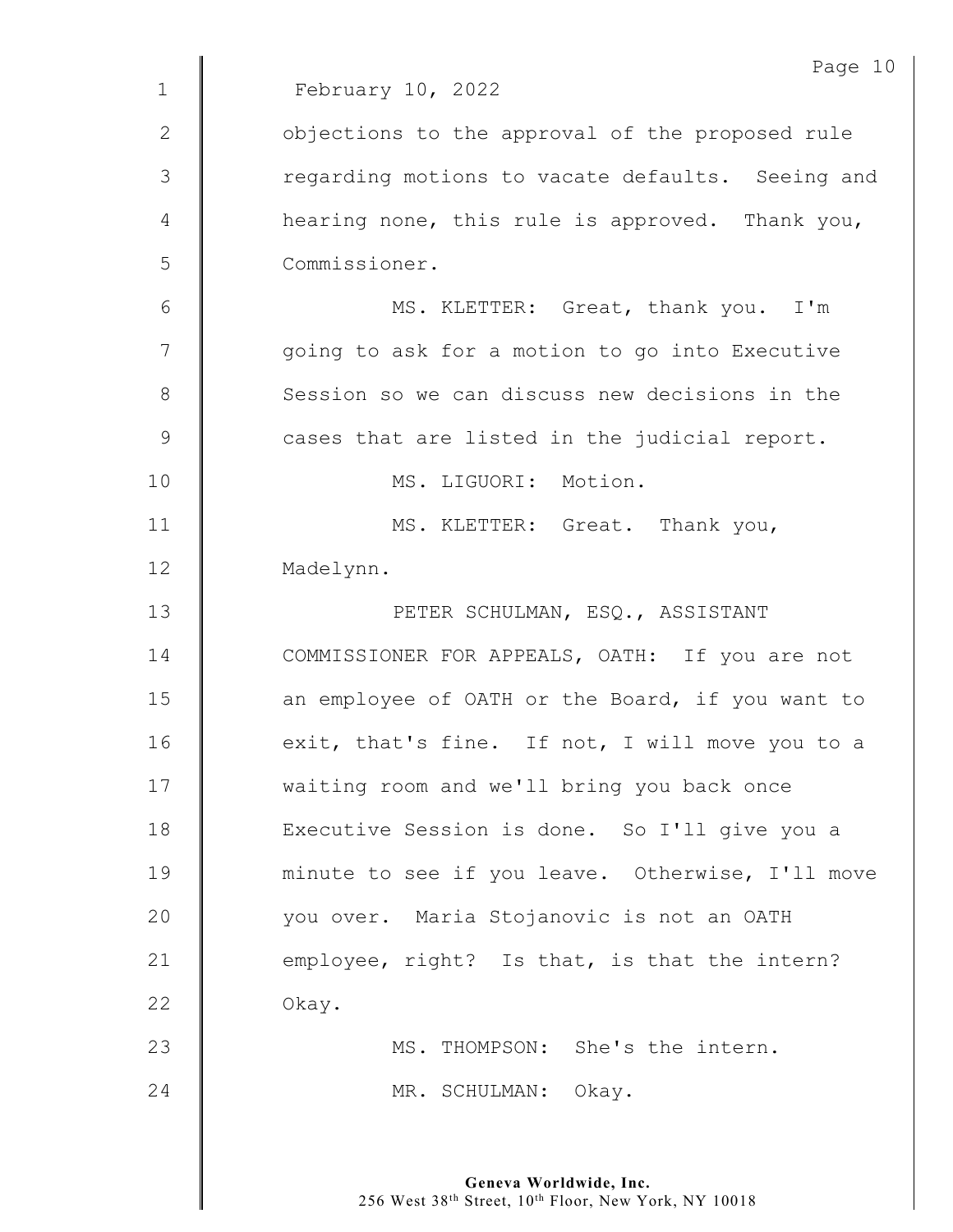|                | Page 11                                          |
|----------------|--------------------------------------------------|
| $\mathbf 1$    | February 10, 2022                                |
| $\mathbf{2}$   | MS. LIGUORI: Yes, the Sanitation                 |
| 3              | intern.                                          |
| 4              | MR. SCHULMAN: Okay.                              |
| 5              | [OFF THE RECORD]                                 |
| 6              | [ON THE RECORD]                                  |
| $\overline{7}$ | MS. KLETTER: Are we good?                        |
| $8\,$          | SAMUEL SOLOMON, ESQ., CHIEF OF                   |
| $\mathcal{G}$  | STAFF/SPECIAL COUNSEL, OATH: Just, as we're --   |
| 10             | MR. SCHULMAN: I'm going to let the --            |
| 11             | MR. SOLOMON: -- as, Peter, as we're              |
| 12             | going back, I got a message from one person who  |
| 13             | said that they timed out of the Public Meeting.  |
| 14             | MR. SCHULMAN: Oh, yeah. Everybody,               |
| 15             | everybody is gone.                               |
| 16             | MR. SOLOMON: Yeah, I think we, if                |
| 17             | anybody is in touch with folks who may have been |
| 18             | in there, you may want to just give them a quick |
| 19             | call or e-mail and let them know that we're      |
| 20             | returning to Public Session.                     |
| 21             | MS. KLETTER: I think it was just two             |
| 22             | people, right, or three?                         |
| 23             | MR. SCHULMAN: It was initially two, and          |
| 24             | then Richard LePlant joined during Executive     |
|                |                                                  |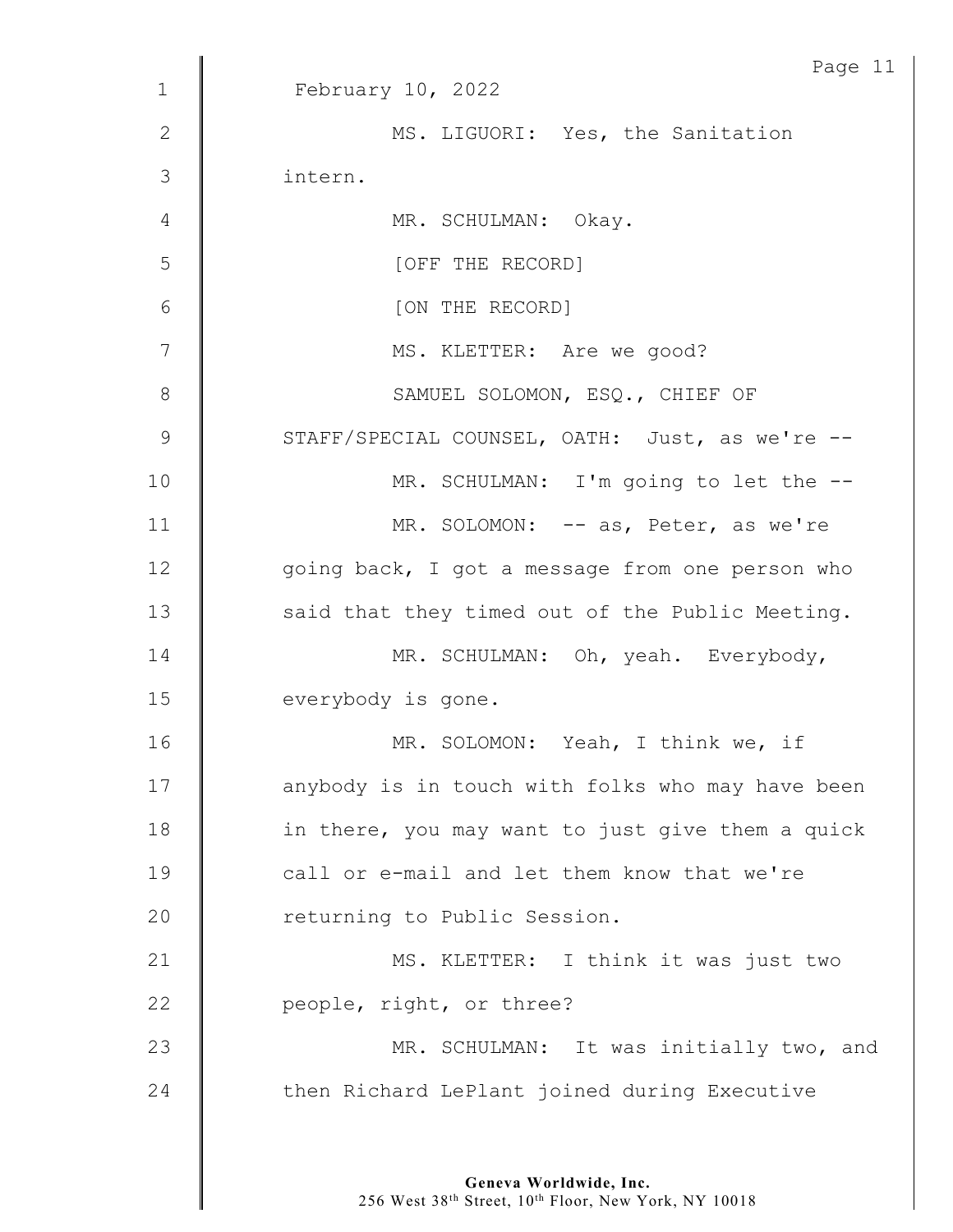|              | Page 12                                        |
|--------------|------------------------------------------------|
| $\mathbf{1}$ | February 10, 2022                              |
| 2            | Session.                                       |
| 3            | MR. SOLOMON: I just sent a message to          |
| 4            | Mr. Gatens, who had joined. I think he's back  |
| 5            | now.                                           |
| $6\,$        | MR. SCHULMAN: Okay. I sent an e-mail           |
| 7            | to Svetlana from BIC.                          |
| $8\,$        | MS. KLETTER: Okay. Should I continue?          |
| $\mathsf 9$  | Yeah. So the next Board Meeting is going to be |
| 10           | April 7th or April 14th. Does anyone have a    |
| 11           | preference?                                    |
| 12           | MS. GRAHAM: The 14th?                          |
| 13           | MS. KLETTER: The 14th? I'm just                |
| 14           | looking what day of the week is it. That's a   |
| 15           | Thursday.                                      |
| 16           | MS. THOMPSON: Those are both on                |
| 17           | Thursdays.                                     |
| 18           | MR. SCHNEID: I actually have a                 |
| 19           | preference for April 7th, if that's possible.  |
| 20           | The 15th is the start of a Jewish holiday and  |
| 21           | I'll be leaving early. So I'm going to have a  |
| 22           | busier day on --                               |
| 23           | MS. GRAHAM: The 7th is fine for me,            |
| 24           | guys.                                          |
|              |                                                |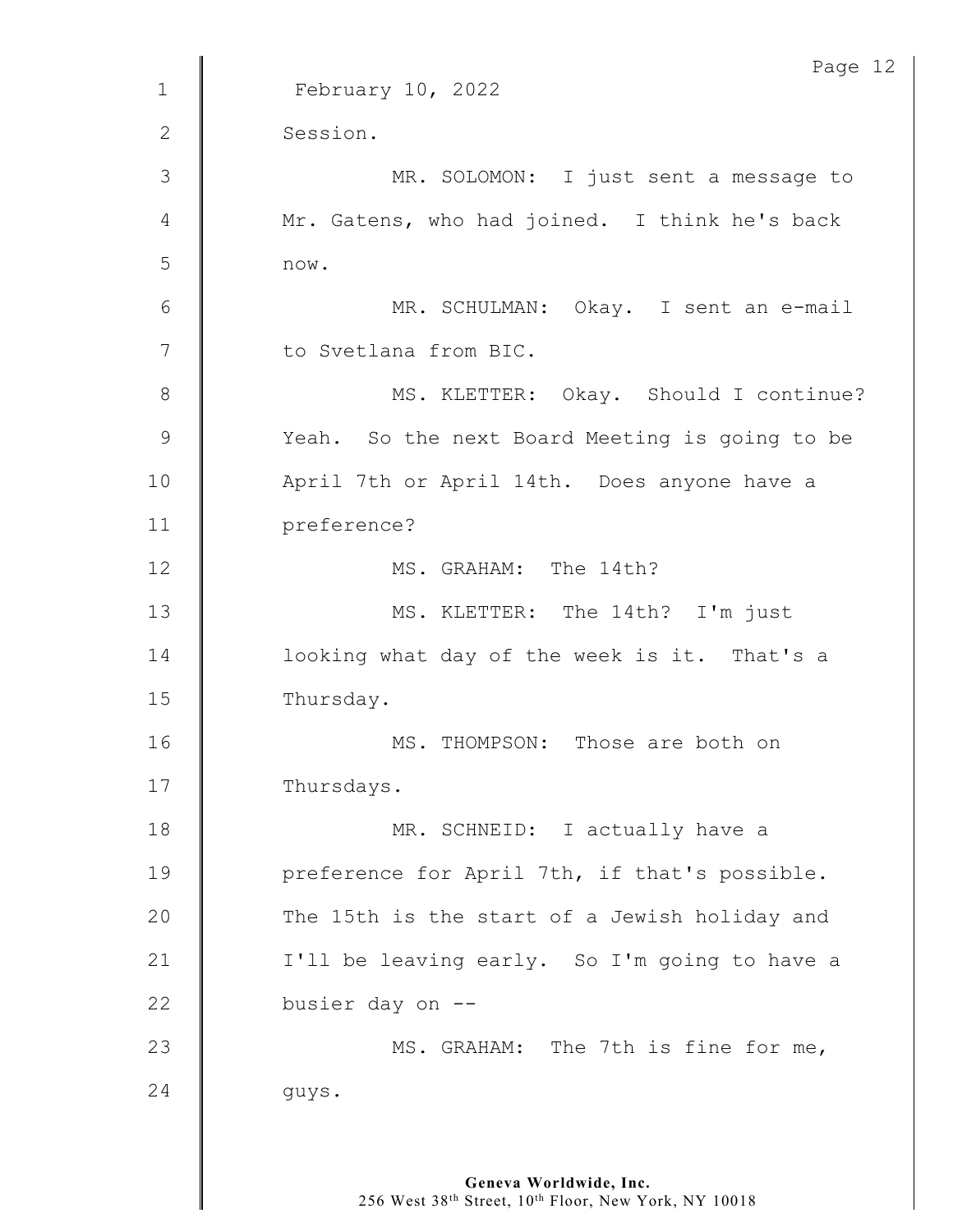|                | Page 13                                           |
|----------------|---------------------------------------------------|
| $\mathbf 1$    | February 10, 2022                                 |
| $\mathbf{2}$   | MS. KLETTER: Yeah. It's also the                  |
| 3              | beginning of like a vacation week, right?         |
| $\overline{4}$ | MR. SCHNEID: Yeah.                                |
| 5              | MS. LIGUORI: Yeah, I have a preference            |
| $6\,$          | for the 7th, as well.                             |
| $\overline{7}$ | MS. KLETTER: Yep. Okay, great. Thank              |
| $\,8\,$        | you all. I'm going to ask for a motion to         |
| $\mathcal{G}$  | adjourn the meeting. Thank you.                   |
| 10             | MR. SCHULMAN: I'm sor-, I'm sorry.                |
| 11             | Brian Gatens had a public comment.                |
| 12             | MS. KLETTER: Oh, okay. Sorry. I'll                |
| 13             | take any comments. Brian?                         |
| 14             | MR. BRIAN GATENS, MEMBER OF PUBLIC:               |
| 15             | Yes, good morning. Thanks for the opportunity.    |
| 16             | I just wanted to bring to the Board's attention   |
| 17             | Mayor Adams's Executive Order No. 6, which the    |
| 18             | Members may have seen, or may not. It was         |
| 19             | executed earlier this week, on February 7th, and  |
| 20             | it primarily deals with transparency in City      |
| 21             | government and the dissemination of information   |
|                |                                                   |
| 22             | by City agencies and making that information more |
| 23             | available to members of the public.               |
| 24             | Among other things, the, the order says           |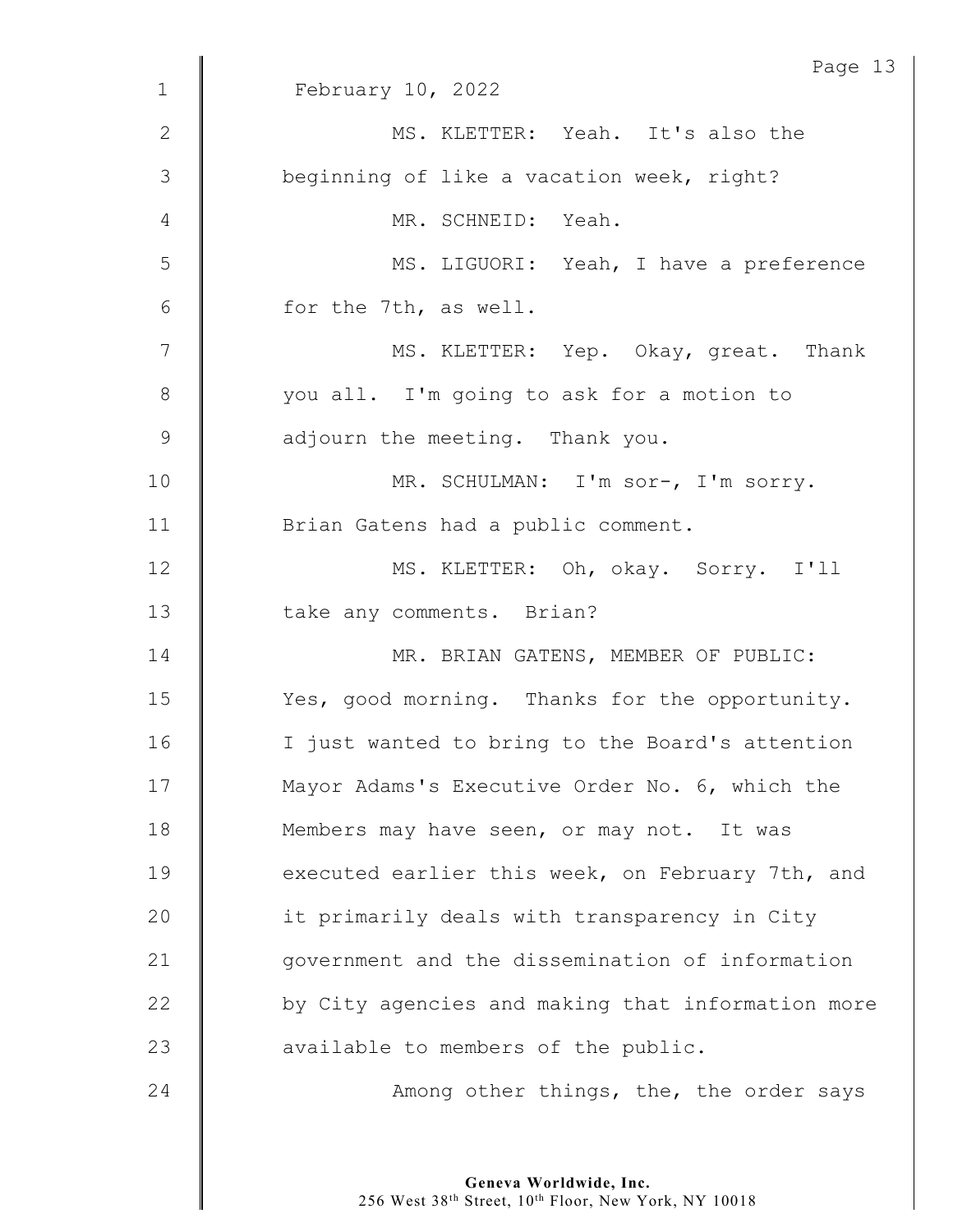2 | that agencies shall "provide detailed information 3 | about its policies, practices and activities in 4 | publicly accessible ways." And I know that OATH  $5 \parallel$  considers itself very transparent and, in many  $6 \parallel$  ways, I would agree with that. But I think there 7 | is room for improvement. And, you know, the 8 Mayor thought there was room for improvement in  $9 \parallel$  every agency. And I think that, if OATH looked, 10 | it could find some room for improvement in, for 11  $\parallel$  transparency in its own organization and the ECB, 12  $\parallel$  as well.

13 | And especially, not so much that things 14 **d** aren't transparent. You know, everything, I 15 Think everything is dis-, everything can be 16 | obtained from OATH. I think OATH, you know, 17 | doesn't hide anything or withhold anything. But 18 | I think that the way the information and, and 19 materials from the Agency are accessible to the 20 | public can be improved and the, the efficiency of 21 dissemination of that information can be greatly 22 | improved.

23 | For example, currently, when a member of 24  $\parallel$  the public requests a document or a record from,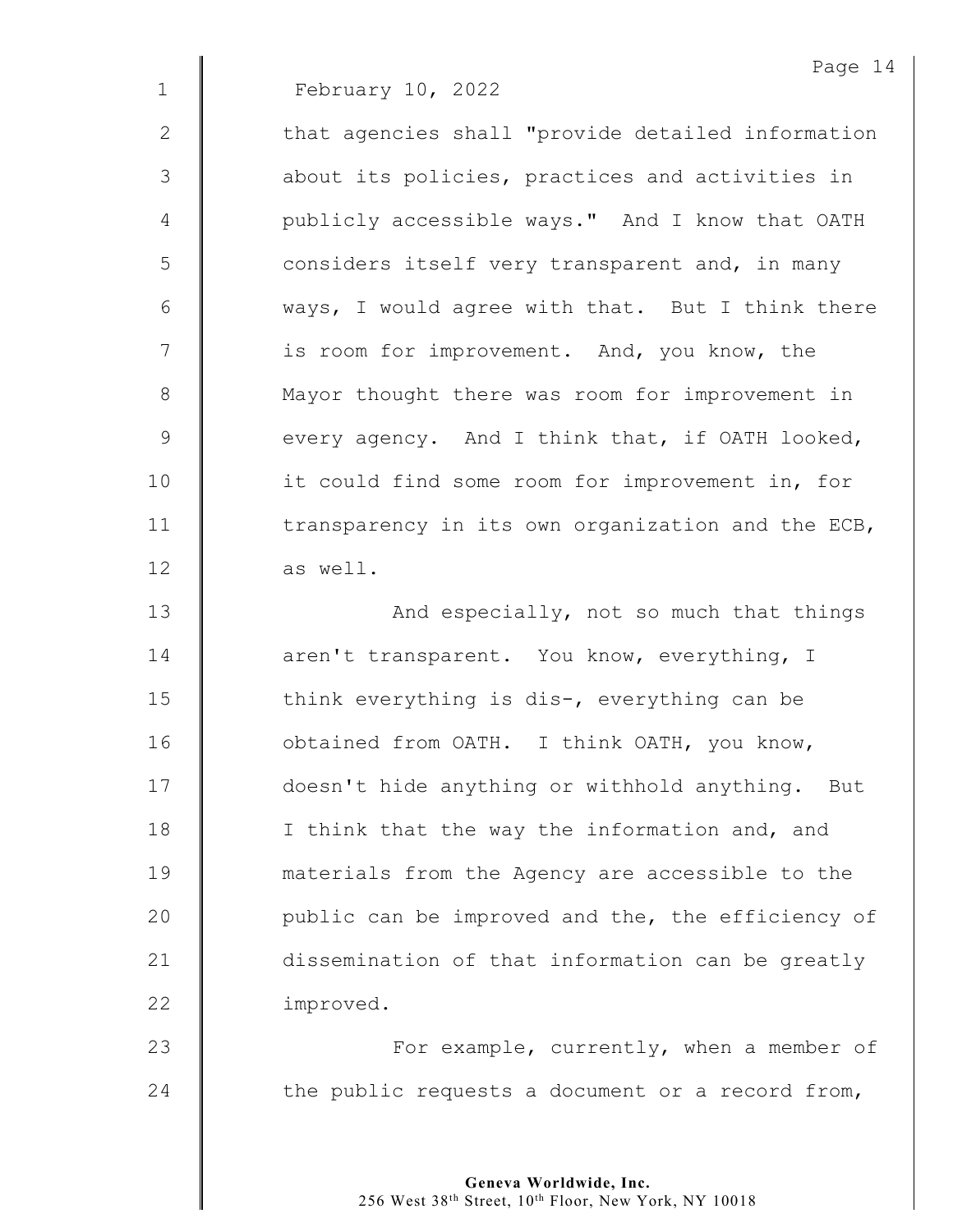2 | from OATH, they're almost always told to file a 3 | FOIL request. And, and I'm talking about members 4 | of the public, not necessarily respondents or 5 | agencies, but members of the, general members of 6  $\parallel$  the public. They're al-, virtually always 7 | directed to file a FOIL request. This Executive 8 | Order seems to make clear that it shouldn't be 9 **0** necessary for a citizen to file a FOIL request 10 | for every routine document request. 11 [Unintelligible] [10:27:59]] [00:11:59] a citizen 12 might choose to submit a FOIL, if they wanted to, 13 | but it shouldn't be necessary if the document is 14 Something routine. For example -- just --15 MR. PECUNIES: I can't hear. I -- 16 | MS. KLETTER: Yeah, Shamonda, can you go 17 **I** on mute, please? Thank you. 18 **MR. GATENS:** And ju- just by way of 19 **example,** you know, a routine hearing decision. 20 | It should not nece- necessitate a FOIL request 21 | from a member of the public. And this Executive

23 materials available outside of the FOIL process 24  $\parallel$  and more routinely and more, without, without so

22 **J** Order seems to contemplate that agencies make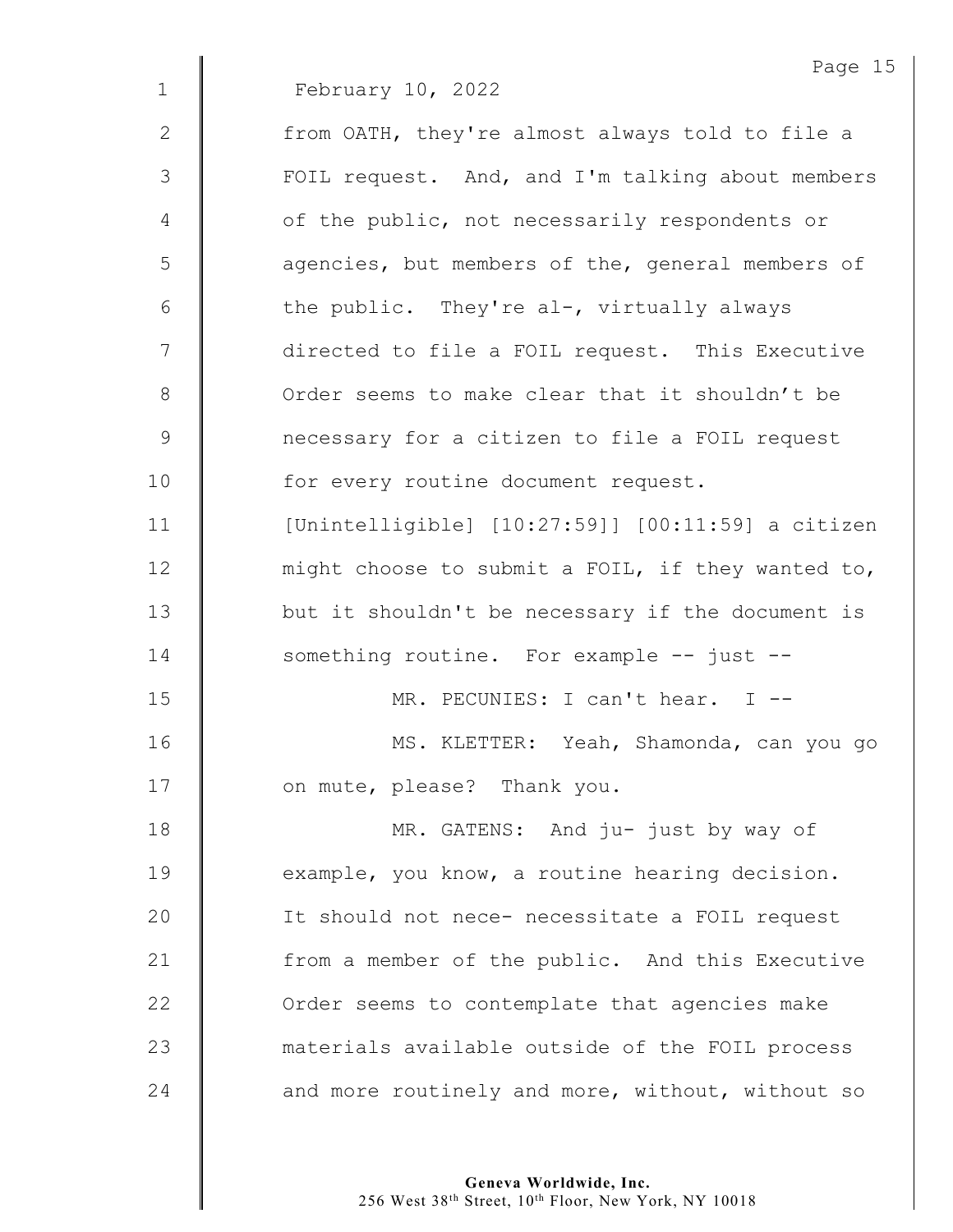|              | Page 16                                           |
|--------------|---------------------------------------------------|
| $\mathbf 1$  | February 10, 2022                                 |
| $\mathbf{2}$ | many barriers to obtaining that information.      |
| 3            | Secondly, the Executive Order calls for           |
| 4            | a review on a regular basis of, for each agency,  |
| 5            | on the way that it disseminates information, and  |
| $6\,$        | I'm looking forward to hearing the results of     |
| 7            | OATH's and ECB's review of those policies that I, |
| $8\,$        | I'm sure will take place.                         |
| 9            | You know, besides, besides that, I just           |
| 10           | wanted to maybe point out one more that happens   |
| 11           | just during this meeting. Apparently, the, the    |
| 12           | Board voted on a, a proposed rule, but other than |
| 13           | a vague description of it that has something to   |
| 14           | do with defaults, there was no text of that rule  |
| 15           | read during the public meeting. The text, as far  |
| 16           | as I know, isn't available anywhere in minute, in |
| 17           | a, an agenda or anything that I, any member of    |
| 18           | the public, myself included, could have looked to |
| 19           | see what the Board was voting on. And I know      |
| 20           | that it will become available. It will be         |
| 21           | posted, you know, wherever in the coming days.    |
| 22           | But, if, if the Board is voting on something at a |
| 23           | public meeting, the public should be informed of, |
| 24           | of what they're voting on.                        |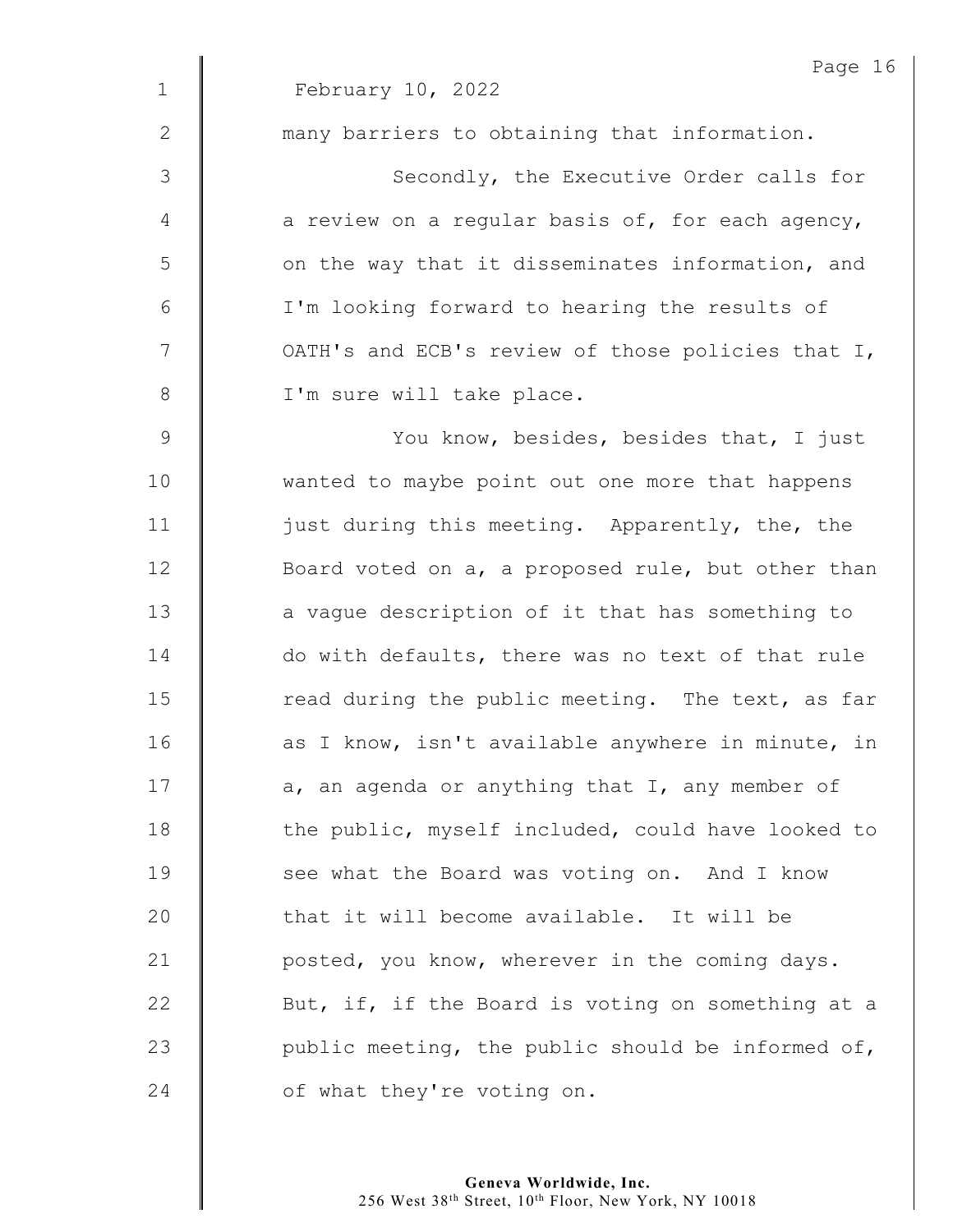|                | Page 17                                           |
|----------------|---------------------------------------------------|
| $\mathbf 1$    | February 10, 2022                                 |
| $\mathbf{2}$   | And I know that, you know, perhaps I'm,           |
| $\mathfrak{Z}$ | I'm the only member of the public that, that      |
| $\overline{4}$ | comes to these meetings, but that's neither here  |
| 5              | nor there. Whether, whether someone is here or    |
| 6              | not, or whether it's one person or not, there is, |
| $\overline{7}$ | this is example of, of more room for improvement  |
| $\,8\,$        | in transparency. Thank you.                       |
| $\mathsf 9$    | MS. STATZ: Thank you very much. Thank             |
| 10             | you very much, Mr. Gatens, for your comments. We  |
| 11             | looked at the Executive Order and we're happy     |
| 12             | that the Mayor actually issued that Executive     |
| 13             | Order. But one of the things that you have to     |
| 14             | keep in mind is that FOIL is not designed to keep |
| 15             | things away from members of the public, it's      |
| 16             | designed, actually, to, to, to allow both sides,  |
| 17             | the members of the public and the agency, to      |
| 18             | provide information in a proper fashion.          |
| 19             | Another thing you have to keep in mind            |
| 20             | is that we use FOIL as a way to examine. When we  |
| 21             | put, put something through FOIL, we have an       |
| 22             | opportunity to look at that document and, and     |
| 23             | remove anything that is private information from, |
| 24             | that, that belongs to another individual before   |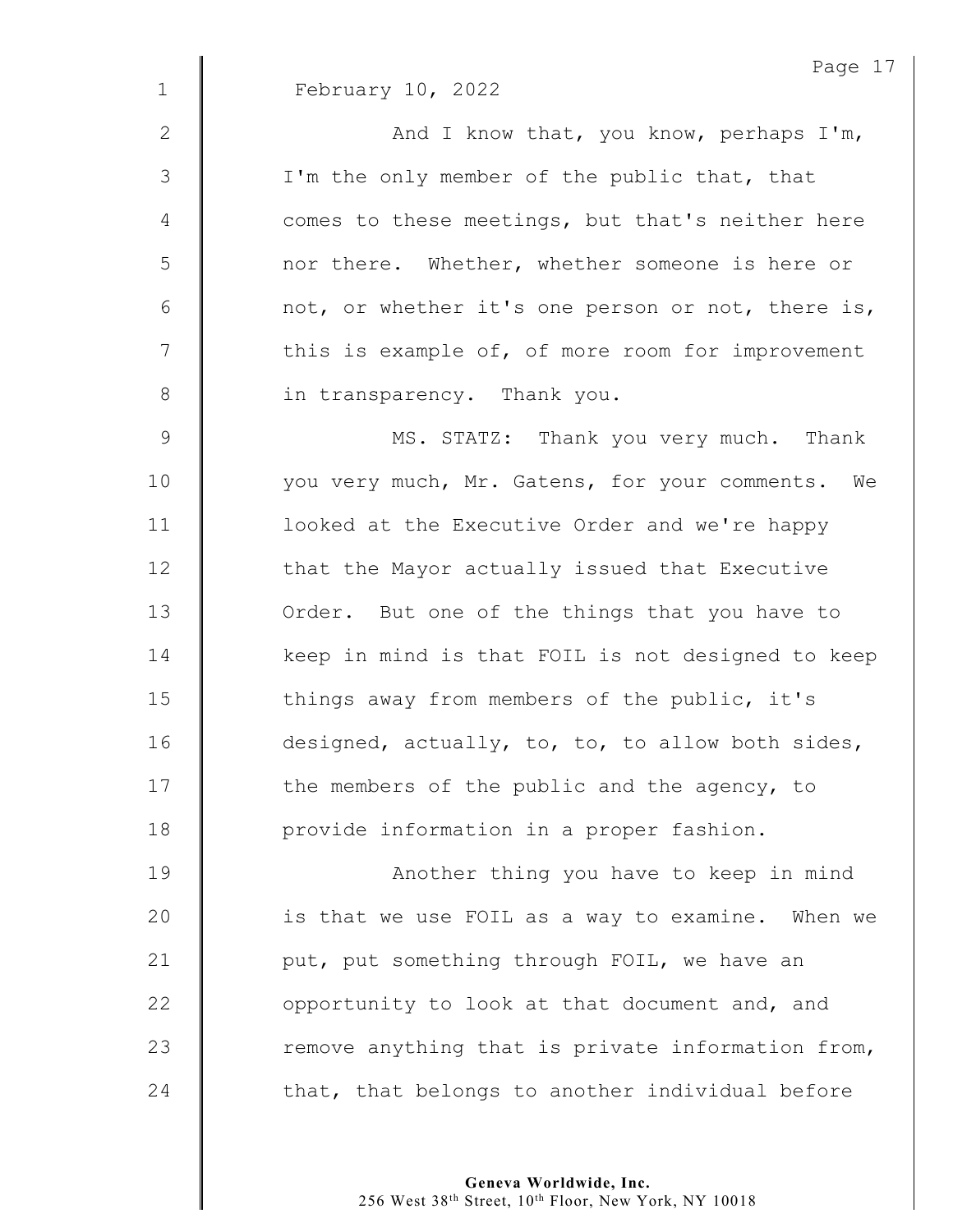Page 18

| $\mathbf{2}$   | it's released to a member of the public. So it's  |
|----------------|---------------------------------------------------|
| $\mathfrak{Z}$ | not as if we, we play fast and loose with the     |
| 4              | documentation. So FOIL is a way to protect        |
| 5              | members of the public and to organize the Agency, |
| $6\,$          | as well. Because, when we disseminate the         |
| 7              | information, FOIL allows us to keep a record of   |
| $8\,$          | the information that we're disseminating. And so  |
| $\mathsf 9$    | it's been a very useful tool for us and it's      |
| 10             | something that we follow. And I think, and, and   |
| 11             | I'm glad, and I appreciate the fact that you      |
| 12             | recognize that we withhold nothing. It's just     |
| 13             | that we do everything by the book in a very       |
| 14             | organized fashion so that we know what we're      |
| 15             | giving, to whom, and that we only provide those,  |
| 16             | that, the information that we are supposed to     |
| 17             | provide, that we do not release people's private  |
| 18             | in- in- information to the public, willy-nilly.   |
| 19             | With respect to reading the rules into            |
| 20             | the record at the meeting, I think that's a good  |
| 21             | idea. Thank you very much. I'll read the rules    |
| 22             | when, be- before, before we propose them. But,    |
| 23             | other than -- and I think, I think those were     |
| 24             | mainly your two, your two comments.               |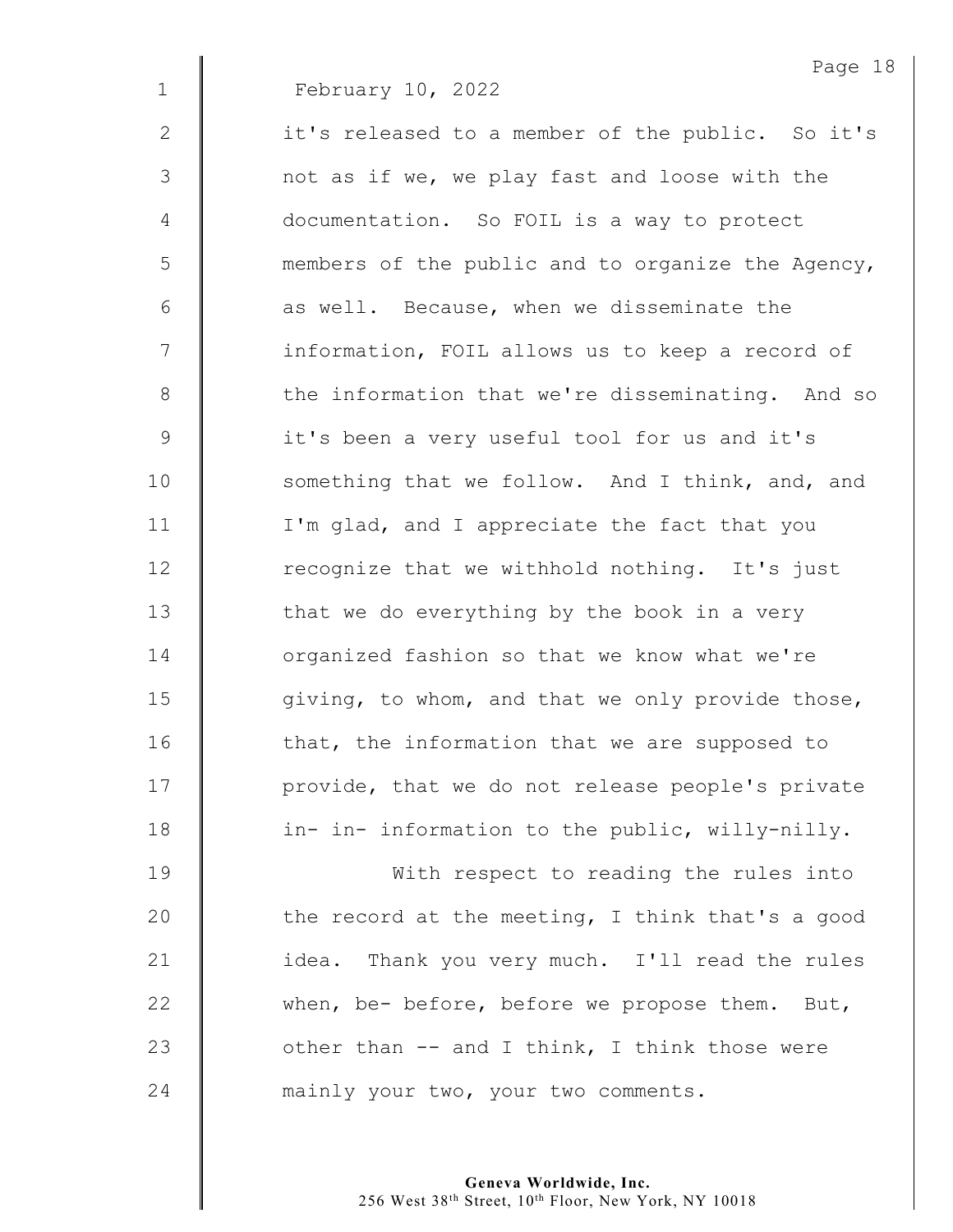|                | Page 19                                          |
|----------------|--------------------------------------------------|
| $\mathbf{1}$   | February 10, 2022                                |
| $\mathbf{2}$   | And the other thing you have to keep in          |
| 3              | $mind$ --                                        |
| 4              | MS. KLETTER: The rule is published. It           |
| 5              | is, it is published and it's on OATH's website   |
| 6              | and it's distributed to the City Council, the    |
| $\overline{7}$ | Community Boards and to the media.               |
| $8\,$          | MS. STATZ: Yeah.                                 |
| $\mathsf 9$    | MR. GATENS: Today? It's available                |
| 10             | today? Or --                                     |
| 11             | MS. STATZ: No, not --                            |
| 12             | MR. GATENS: -- it's available this               |
| 13             | morning?                                         |
| 14             | MS. STATZ: Oh.                                   |
| 15             | MR. GATENS: Well, that's, that's kind            |
| 16             | of, that's my point, that if the Board is voting |
| 17             | on anything, it should, the text of it should    |
| 18             | have, should be either read or it should be      |
| 19             | available for an attending member of the public. |
| 20             | MS. KLETTER: No, I'm sorry. We're not            |
| 21             | -- this isn't a back and forth. I'm sorry. I     |
| 22             | think you, you've got, we've got your comments.  |
| 23             | Thank you. I just want to say, too, thank you    |
| 24             | for mentioning the Executive Order. We, I will   |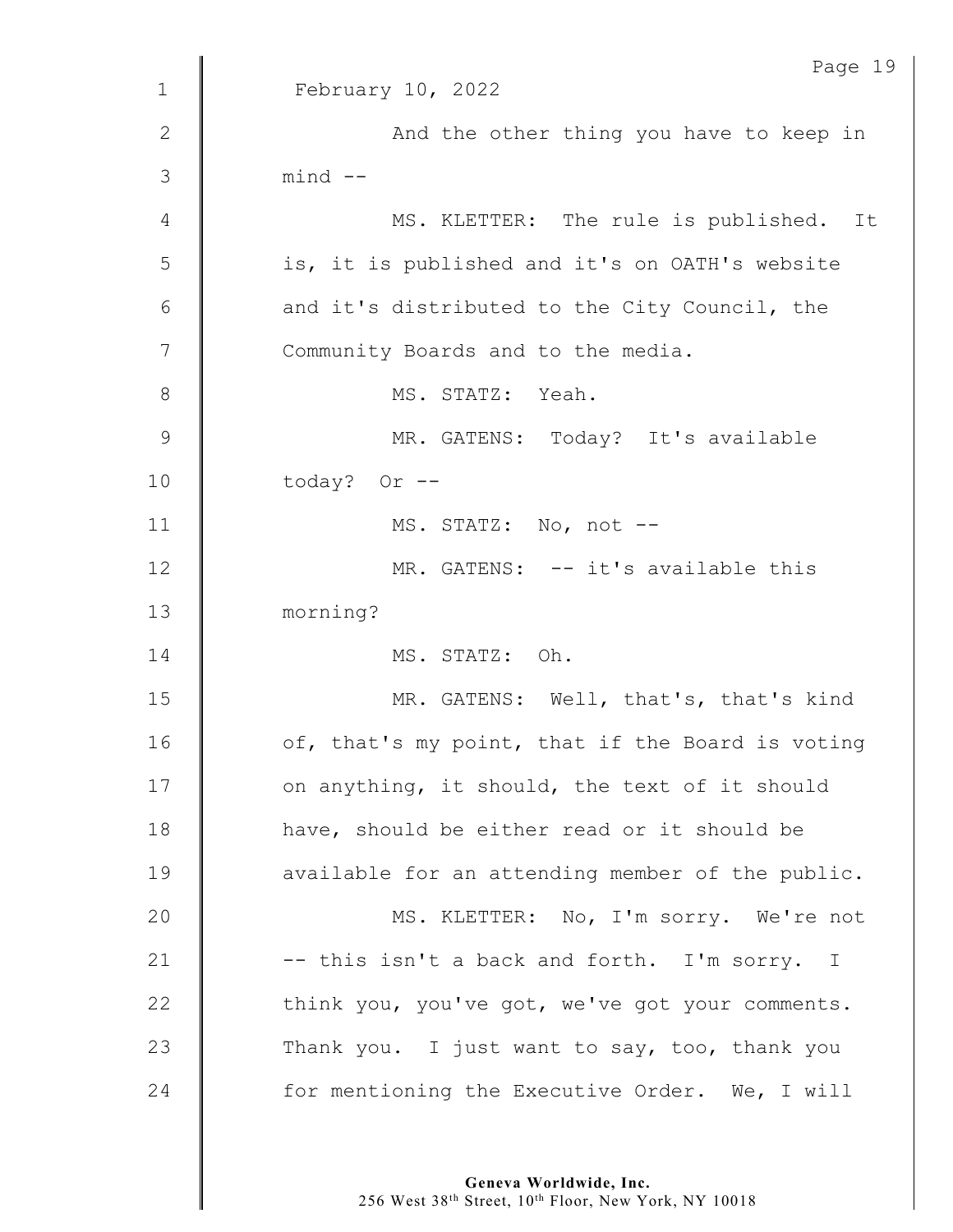|                | Page 20                                         |
|----------------|-------------------------------------------------|
| $\mathbf 1$    | February 10, 2022                               |
| $\mathbf{2}$   | share that with the Members of the Board.       |
| $\mathcal{S}$  | And are there any other, anyone else            |
| 4              | have any comments? Great. Thanks so much. So    |
| $\mathsf S$    | April 7th will be the next Board Meeting. Thank |
| $\sqrt{6}$     | you.                                            |
| $\overline{7}$ | MS. STATZ: Thank you.                           |
| $8\,$          | (The board meeting concluded at 10:32           |
| $\mathcal{G}$  | $a.m.$ )                                        |
| $10$           |                                                 |
| 11             |                                                 |
| 12             |                                                 |
| 13             |                                                 |
| 14             |                                                 |
| 15             |                                                 |
| 16             |                                                 |
| 17             |                                                 |
| 18             |                                                 |
| 19             |                                                 |
| 20             |                                                 |
| 21             |                                                 |
| 22             |                                                 |
| 23             |                                                 |
|                |                                                 |
|                |                                                 |